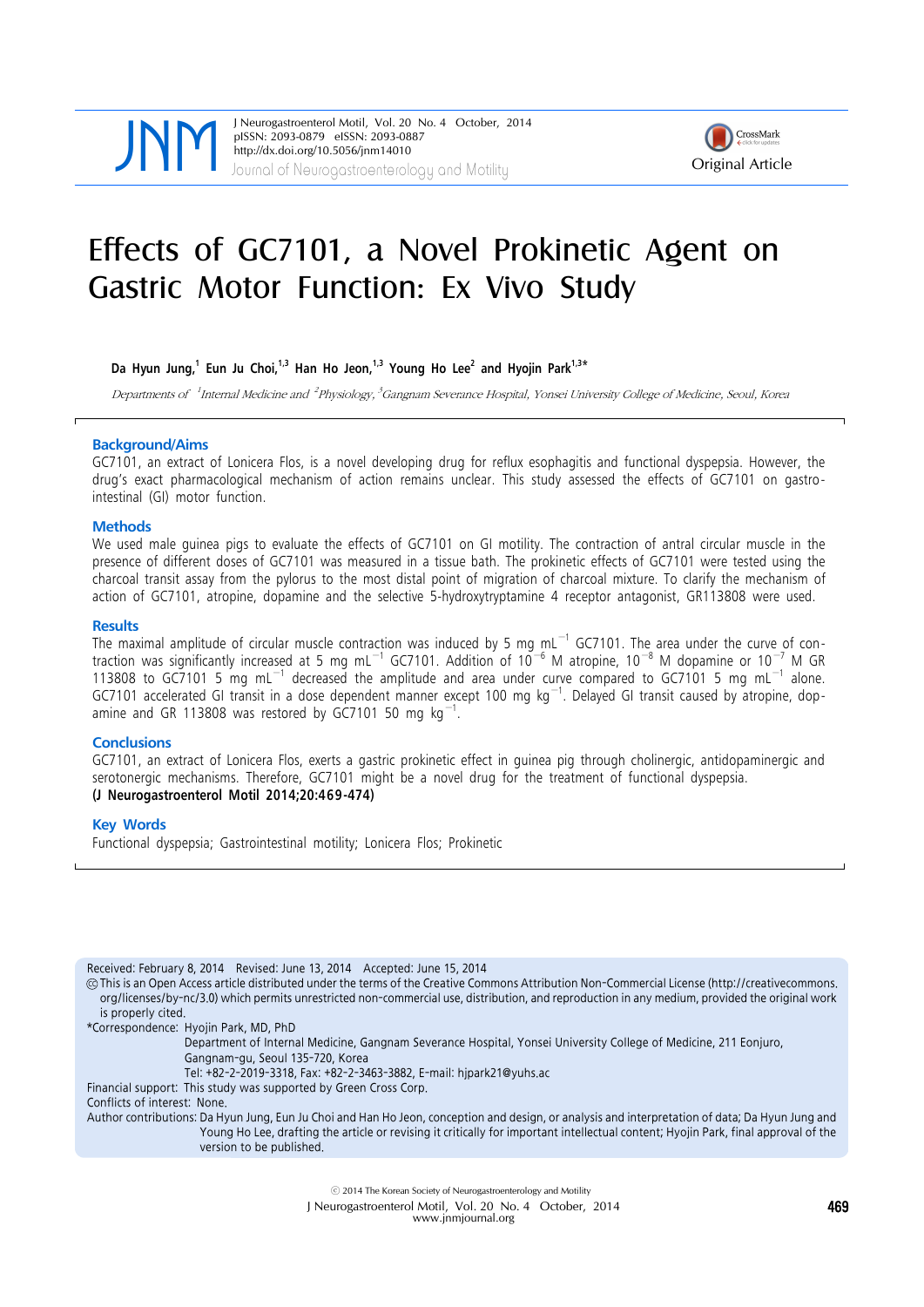## **Introduction**

Functional dyspepsia (FD) is one of the most common gastrointestinal (GI) disorders, which is defined as occurrence of upper abdominal symptoms without organic causes.<sup>1</sup> The prevalence of FD defined according to strict criteria is about  $5-12\%$ . The pathophysiology of FD is complex, with multiple factors implicated; however, abnormalities in GI motor function have been proposed as a major cause of FD. Abnormal gastric motility and visceral hypersensitivity are 2 major physiological abnormalities that cause FD. Other diverse factors such as genetic predisposition, a prior viral infection, stress, inflammation, *Helicobacter pylori* infection, abnormal secretion of gastric acid, psychological factors, diet and lifestyle could affect the pathogenesis of FD.<sup>3</sup> Although FD is a very common disorder, it is difficult to manage. Among the medications used to treat FD, prokinetics have shown efficacy in meta-analyses.<sup>4</sup> However, the reliability of these studies is very low and the adverse effects of previous prokinetics were serious. Therefore, new drugs for the treatment of FD including mosapride, itopride and acotinamide have been developed, which show improvements of GI motility without adverse cardiovascular events.<sup>5</sup> In this respect, the need of safer and more effective medications for the treatment of FD has increased. Thus, several herbal medicines were assessed for their potential to treat FD.<sup>6</sup> For example, DA-9701, an extract from 2 herbs (Pharbitis Semen and Corydalis Tuber) has been reported to accelerate gastric emptying in normal rats and restore delayed emptying. DA-9701 also increased GI transit in controls and delayed gastric emptying models induced by laparotomy or atropine.<sup>7</sup> In addition, Kim et al<sup>8</sup> showed that DA-9701 improved gastric accommodation by increasing the postprandial gastric volume in conscious dogs. At least 44 herbal products have been recommended for treatment of FD.<sup>6</sup> A large number of herbal medicine clinical trials showed that patients receiving peppermint and caraway had improved symptoms by  $60-95\%$ . GC7101 is a potential prokinetic agent which was obtained from extracts of Lonicera Flos (LF). It is a widely used herbal medication in China and is known to have latent-heat-clearing, antipyretic, antioxidant and anti-inflammatory actions.<sup>10</sup> Ku et al<sup>11</sup> reported that the antioxidant properties of LF were effective in gastroesophageal reflux disease. They found that LF combated oxidative stress and free radical damage in esophageal and gastric mucosa in rat models.<sup>11</sup> In addition, they found that LF promoted gastric motor function (unpublished data). There are no

previous reports on the effects of LF on GI motor function. Therefore, we aimed to investigate the prokinetic effect of GC7101 on GI contraction and transit and to validate which mechanisms GC7101 exerts through ex vivo.

# **Materials and Methods**

#### Preparation of Animals

Adult male Hartley guinea pigs (250-350 g, Orient Bio Inc., Seoul, Korea) were acclimated to their holding room (temperature controlled at  $21 \pm 1^{\circ}C$ ,  $50 \pm 10\%$  humidity, and 12 hour light/dark cycle commencing at 7 AM). A standard guinea pig diet (7006 Teklad Guinea Pig Diet; Harlan laboratories) and drinking water were provided *ad libitum*. All experiments were conducted in accordance with the Guide for the Care and Use of Laboratory Animals provided by the Animal Laboratory Ethics Committee of the Department of Laboratory Animal Medicine, Medical Research Center, Yonsei University College of Medicine.

#### Drugs

The following drugs and chemicals were used; charcoal (Sigma, St. Louis, MO, USA), barium sulfate (Tae Joon Pharmaceuticals, Seoul, Korea), GC7101 (Green cross Corp, Yongin, Korea), atropine and dopamine (Sigma, St. Louis, MO, USA), and GR113808 (Tocris, Ellisville, MO, USA). They were freshly made for every experiment by dissolving each compound in isotonic sodium chloride solution.

# Experimental Design: The Effects of GC7101 on Antral Circular Muscle Contraction

Antral circular muscle was removed and cut into 3-mm wide and 10-mm long fragments and the lumen flushed clean using Krebs-Henseleit (K-H) solution which was maintained at  $37^{\circ}$ C, pH 7.4 and saturated with 95%  $O_2$  and 5%  $CO_2$  in a chamber. The circular muscle was fixed and connected to independent tension transducers (BIOPAC TSD 105; BIOPAC Systems, Inc., Santa Barbara, CA, USA). The preparation was set up and allowed to equilibrate for at least 60 minutes after 1 g resting tension. Circular muscle activity was quantified by means of a computerized integration procedure (BIOPAC MP 100; BIOPAC Systems, Inc.). GC7101 (0.01-10 mg mL $^{-1}$ ) was added to the bath solution for 5 minutes without washing between successive changes in concentration. Drugs including GC7101, atropine, dopamine and GR113808, a selective 5-hydroxytrypt-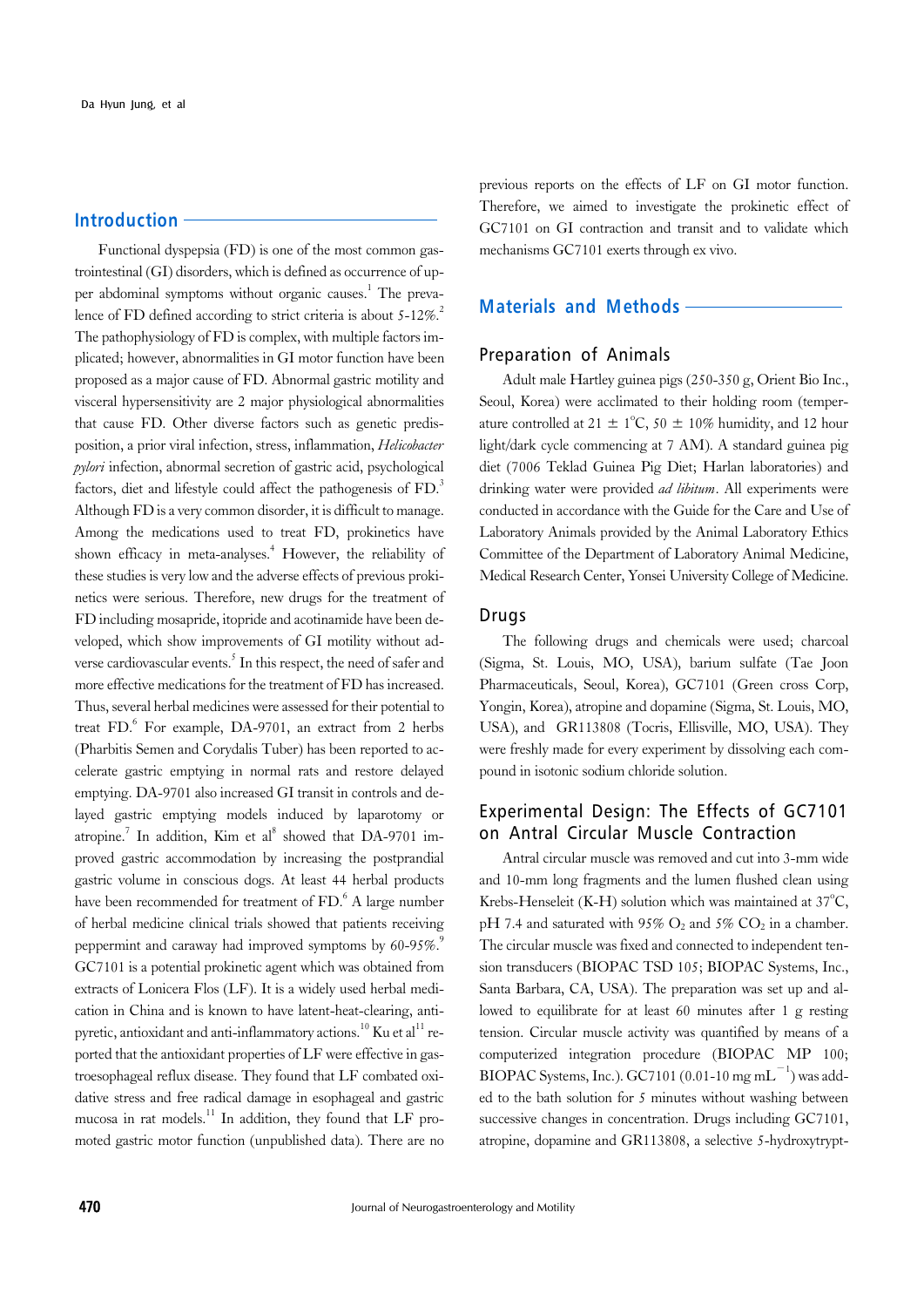$P = 0.043$ 



Figure 1. Effects of GC7101 on contraction of stomach antral muscle. GC7101 increased maximal amplitude and area under the curve in a dose dependent manner (0.1-10 mg mL<sup>-1</sup>). (A) Maximal amplitude (% control).  $*P = 0.010$ ,  $*P < 0.001$  compared with control levels. (B) Area under the curve (% control). \**P* =  $0.010$ , \*\**P* < 0.001 and \*\*\**P* = 0.001 compared with control levels. Values are mean  $\pm$  SE.





Figure 2. Effects of atropine, dopamine, and GR113808 on contraction of GC7101-treated stomach antral muscle. Addition of  $10^{-6}$  M atropine,  $10^{-8}$  M dopamine or  $10^{-7}$  M GR113808 to GC7101 5 mg mL<sup>-1</sup> decreased the amplitude of contraction with GC7101 alone.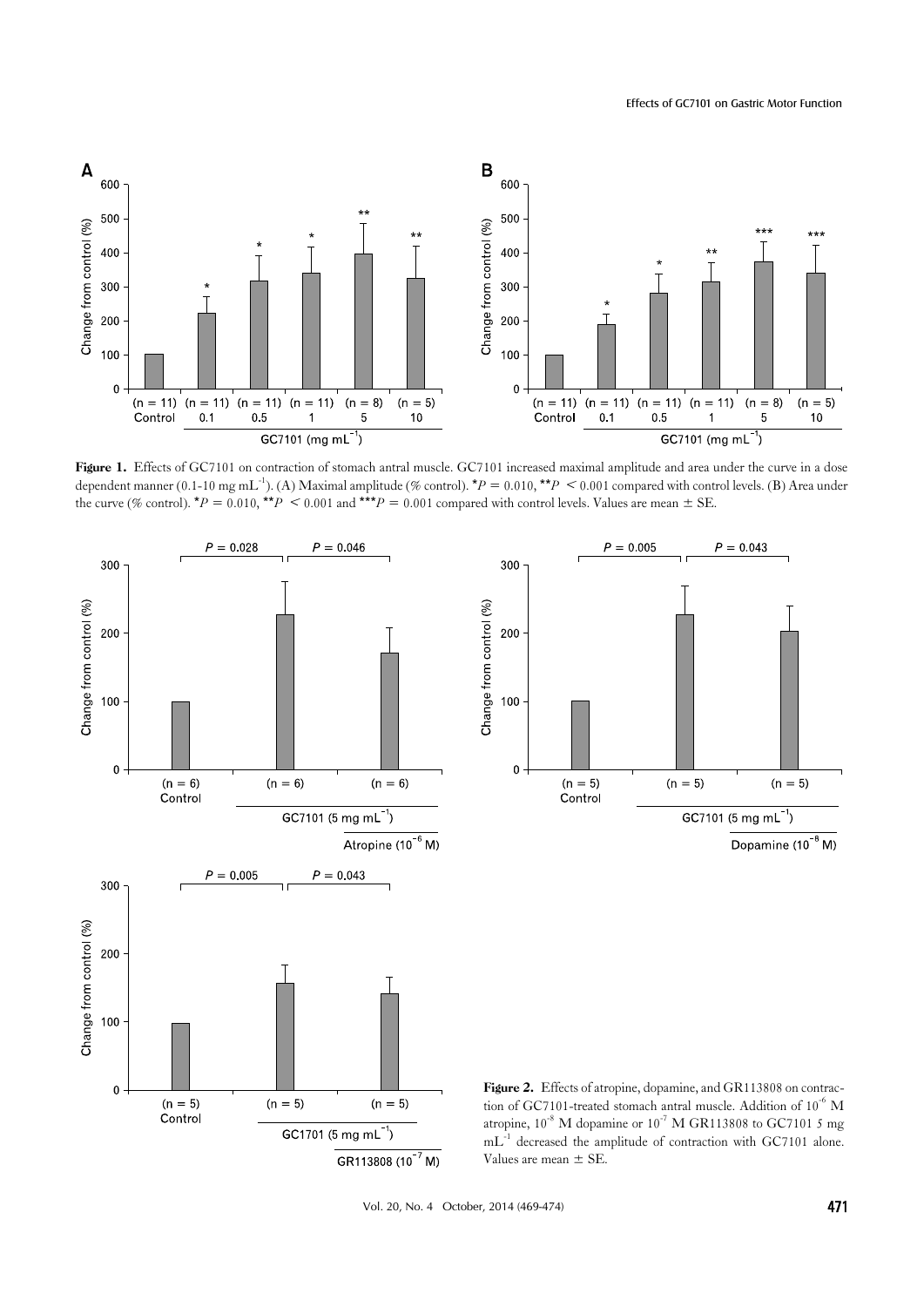amine  $4 (5 - HT_4)$  receptor antagonist, were added to the chamber. The maximal amplitude and area under the curve (AUC) of the antral muscle contraction were obtained to evaluate the effects of drugs on GI motility.

# Experimental Design: The Effects of GC7101 on Charcoal Transit

After being fasted for 24 hours with free access to water, guinea pigs received atropine 0.1 mg kg<sup>-1</sup>, dopamine 0.4 mg kg<sup>-1</sup> or GR 113808 1 mg  $kg^{-1}$  via orogastric cannula. After 30 minutes, GC7101 was administered via orogastric cannula, followed by 2.5 mL of a charcoal mixture after another 30 minute wait. The charcoal mixture consisted of charcoal, barium, and normal saline in a 1:2:6 ratio. The guinea pigs were sacrificed by blow to the occipital region and severing the carotid arteries. The abdomens were opened and the intestines were removed from the pyloric junction to the ileocecal valve. Upper GI transit was evaluated as the migration of charcoal mixture from the pylorus to the most distal point of migration, and expressed as a percentage (%) of charcoal migration (cm) to the length of total small intestine (cm) 5 minutes after injection of the charcoal mixture.

### Statistical Methods

Results for each variable were expressed as percentage of control levels. Statistical analysis was performed using repeated measures ANOVA with post hoc comparison or the Mann-Whitney U test. In all tests, statistical significance was assigned if  $P \leq 0.05$ based on the mean. Values are means with standard error. All data were analyzed using SPSS version 12.0 for Windows software (SPSS Inc., Chicago, IL, USA).

#### **Results**

# Effects of GC7101 on Contraction of Stomach Antral Muscle

The amplitude of circular muscle contraction increased in a dose dependent manner from 0.1 to 5 mg mL<sup> $^{-1}$ </sup> (except 10 mg  $mL^{-1}$ ) GC7101. The maximal amplitude of the circular muscle contractions were 221.4  $\pm$  49.7%, 315.7  $\pm$  76.4%, 338.5  $\pm$ 80.2%, 396.8  $\pm$  89.2% and 324.9  $\pm$  94.2% in the presence of 0.1, 0.5, 1, 5 and 10 mg mL $^{-1}$  GC7101, respectively. The maximal amplitude of the circular muscle contraction was induced by 5 mg mL $^{-1}$  GC7101 (Fig. 1A). The AUC of the circular muscle contraction also increased in a dose dependent manner with 0.1 to

5 mg mL<sup> $^{-1}$ </sup> (except 10 mg mL $^{-1}$ ) GC7101. The AUC of the circular muscle contractions were  $190.2 \pm 32.4\%$ ,  $282.8 \pm 1$ 56.3%, 312.8  $\pm$  57.9%, 373.3  $\pm$  58.4% and 339.2  $\pm$  84.4% in the presence of 0.1, 0.5, 1, 5 and 10 mg mL<sup>-1</sup> GC7101, respectively. The maximal AUC of the circular muscle contraction was induced by 5 mg mL<sup>-1</sup> GC7101 (Fig. 1B). Addition of 10<sup>-6</sup> M atropine, 10<sup>-8</sup> M dopamine, or 10<sup>-7</sup> M GR 113808 to GC7101 5 mg mL $^{-1}$  decreased the amplitude compared to GC7101 alone (228.4  $\pm$  48.5% vs. 171.5  $\pm$  38.1%, *P* = 0.046; 228.4  $\pm$  40.3% vs. 202.6  $\pm$  36.8%,  $P = 0.043$ ; 157.6  $\pm$ 26.3% vs. 141.3  $\pm$  24.7%,  $P = 0.043$ ; respectively) (Fig. 2).

# Effects of GC7101 on the Transit of Charcoal

The average charcoal transit was  $35.1 \pm 5.6\%$  in the control group. The percentage (%) of the migration length (cm) of charcoal to total small intestine (cm) was  $46.4 \pm 7.9\%$ ,  $55.9 \pm 4.1\%$ and 20.1  $\pm$  6.8% in 25 mg kg<sup>-1</sup>, 50 mg kg<sup>-1</sup> and 100 mg kg<sup>-1</sup> GC7101, respectively  $(P = 0.002)$ . In normal guinea pigs, GC7101 accelerated GI transit of charcoal in a dose dependent manner except the 100 mg  $\text{kg}^{-1}$  dose. The maximal charcoal transit was induced by 50 mg kg<sup>-1</sup> GC7101 ( $P = 0.030$  compared to the control). However, the charcoal transit slightly decreased with 100 mg  $\text{kg}^{-1}$  GC7101 (Fig. 3). Subsequently, we used the delayed model of GI transit to assess whether GC7101 is able to reverse abnormally delayed GI transit. Delayed charcoal transit after administration of atropine 0.1 mg kg<sup>-1</sup>, dopamine



Figure 3. The effects of GC7101 assessed by migration of charcoal. GC7101 accelerated gastrointestinal transit of charcoal in a dose dependent manner except 100 mg kg<sup>-1</sup>. Values are mean  $\pm$  SE.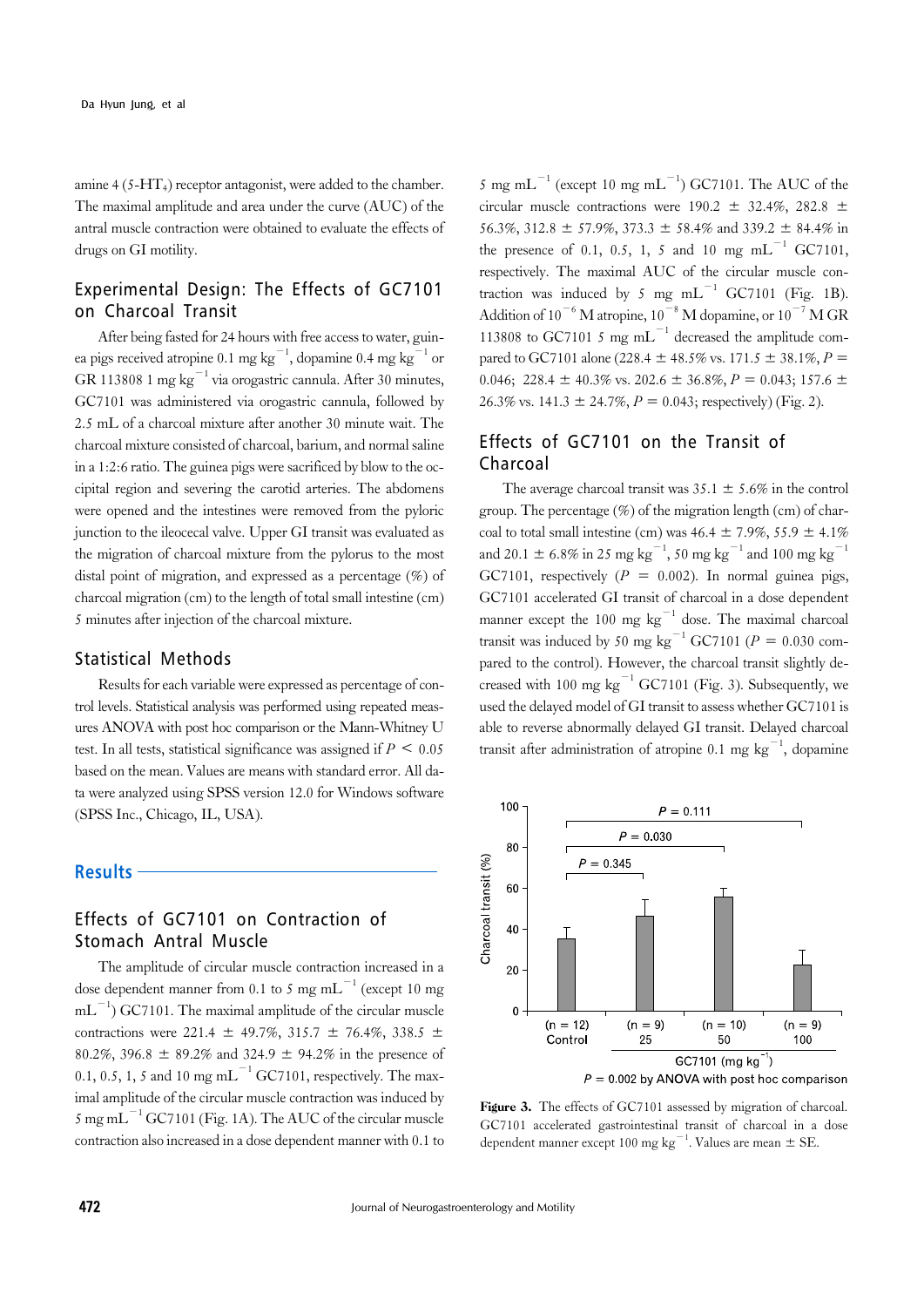

0.4 mg kg<sup> $^{-1}$ </sup> or GR113808 1 mg kg<sup> $^{-1}$ </sup> was restored by GC7101 at a dose of 50 mg  $\text{kg}^{-1}$  (Fig. 4). These results showed that GC7101 not only accelerated GI transit in normal conditions, but furthermore restored delayed GI transit induced by atropine, dopamine or GR113808.

# **Discussion**

FD is a chronic and highly prevalent GI disorder that imposes a large amount of healthcare cost on patients. Therefore, many studies are ongoing to identify therapeutic agents for FD. Prokinetics are known to be helpful for relieving the symptoms of FD. However, their application is very limited due to several factors including ineffectiveness and potentially fatal side effects. As the demands of more safe and effective medications for FD in-



Dopamine (0.4 mg kg<sup>-1</sup>)

Figure 4. The effects of GC7101 on altered gastrointestinal transit induced by atropine, dopamine or GR113808. Delayed charcoal transit after administration of atropine or dopamine was restored by GC7101 at 50 mg kg<sup>-1</sup>. Values are mean  $\pm$  SE.

creased, several herbal medicines have been evaluated for their potential use. GC7101 is an extract of LF which is a widely prescribed herbal medicine in China. However, the pharmacological effects of LF on GI motor function have not been studied yet. There was one report that application of the Chinese herbal recipe composed of multiple plants and roots including LF could effectively promote postoperative recovery of GI motility.<sup>12</sup> For the first time, we showed that GC7101 has effects on GI motor function assessed by gastric antral contraction and GI transit. It implies that GC7101 is a potential candidate to treat FD with delayed gastric emptying. GI transit and gastric antral contraction are well established models to assess prokinetic effects. Atropine has inhibitory effects on GI motility by acting as a competitive antagonist of the acetylcholine receptors. Dopamine and GR 113808 also delay GI motility through dopamine receptors and